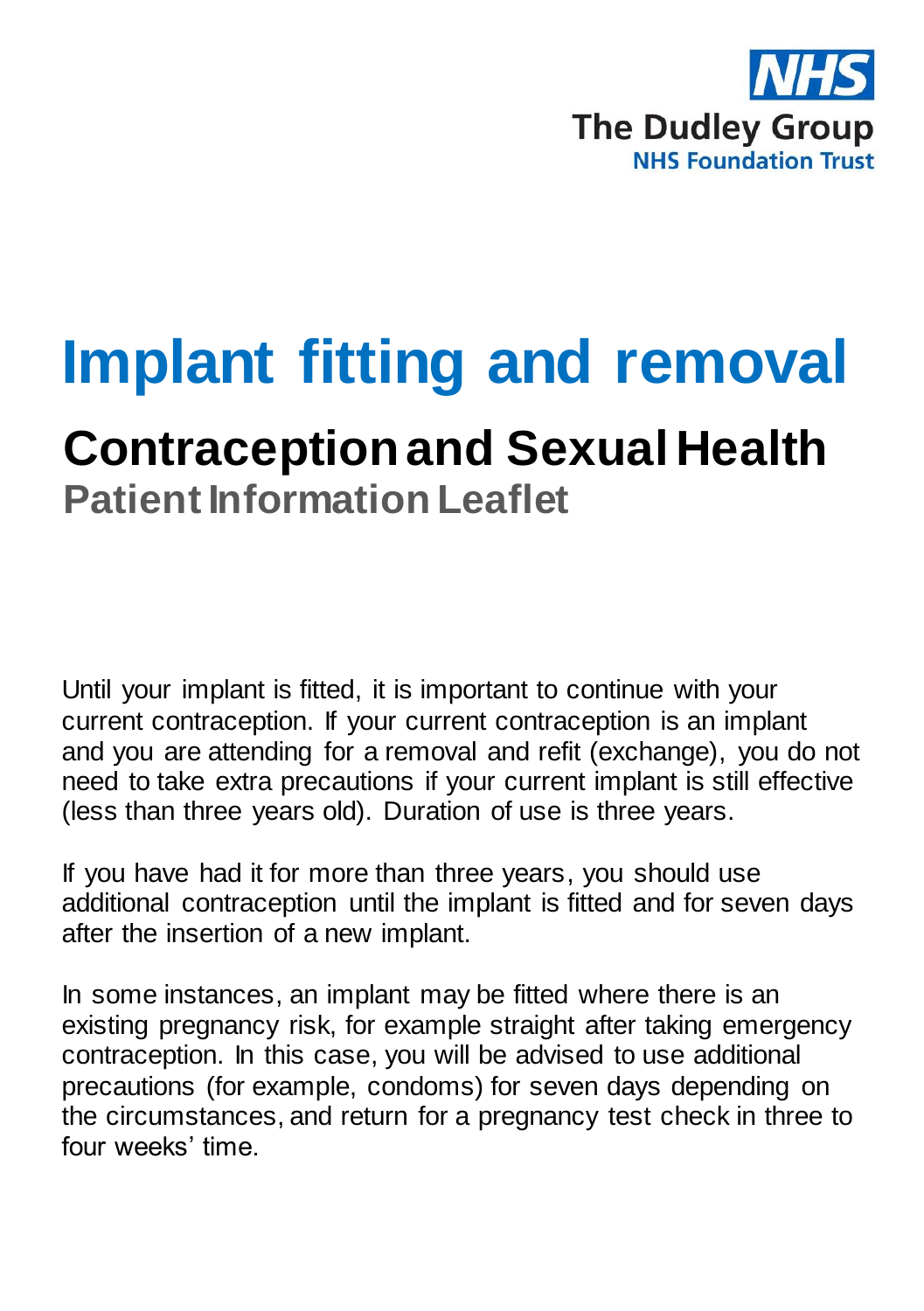## **Fitting**

- Keep the dressing dry for three to five days to allow the incision site to heal. Please do not change the dressing. You can use cling film to keep the dressing dry (for example, when showering).
- Remove the dressing carefully in three to five days.
- It is common to have bruising. This should fade over the next week or so.
- Your arm may ache after the local anesthetic has worn off. Take your usual painkillers if necessary.
- There will be a small scar at the site of insertion.
- The majority of prescribed drugs do not affect the implant, however if you are given any treatment by your GP, or if you buy any medication, ask your GP or pharmacist if it will interfere with your implant.
- Depending on what contraception you were using before the implant was inserted, the person fitting the implant may advise additional precautions for seven days (for example, condoms).

## **Control of irregular bleeding**

- If you find the bleeding unacceptable, please return to your contraception and sexual health services who may give you a supply of the contraceptive pill to take continuously to settle the bleeding.
- If this works for controlling the bleeding, you can return for more pills.
- If it does not help the bleeding, it is important to return to your local sexual health service to discuss this and exclude any other problems that may be causing the bleeding.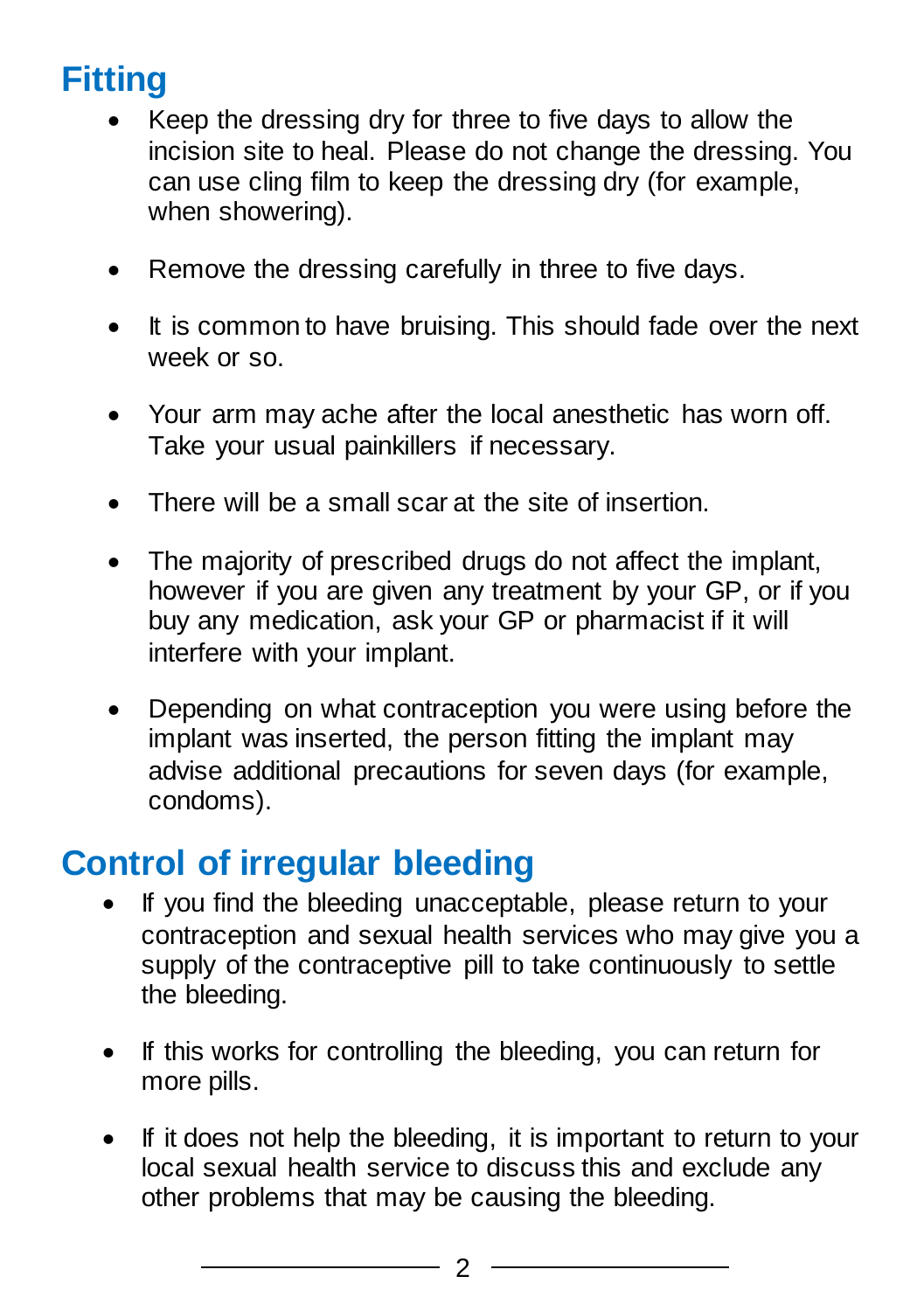### **Other causes may be:**

- Pregnancy
- A sexually transmitted infection (for example, chlamydia)
- A gynaecological reason

For further information, please see the Family Planning Association (FPA) 'your guide to the contraceptive implant' leaflet or visit: <https://www.sexwise.fpa.org.uk/>

## **Implant removal and refit After the procedure:**

- Keep the dressing dry for three to five days to allow the incision site to heal.
- Remove the dressing carefully in three to five days.
- It is common to have bruising. This should fade over the next week or so.
- Your arm may ache after the local anaesthetic has worn off. Take your usual painkillers.
- There will be a small scar at the site of insertion or removal.
- Steri-strips (paper sutures) should be left in place until wound edges are adherent (joined together) – this should take about three to five days. Please do not change the dressing. You can use cling film to keep the dressing dry (for example, when showering).
- If you do not have a further implant fitted, or if you are not using any alternative contraception, your fertility will return immediately.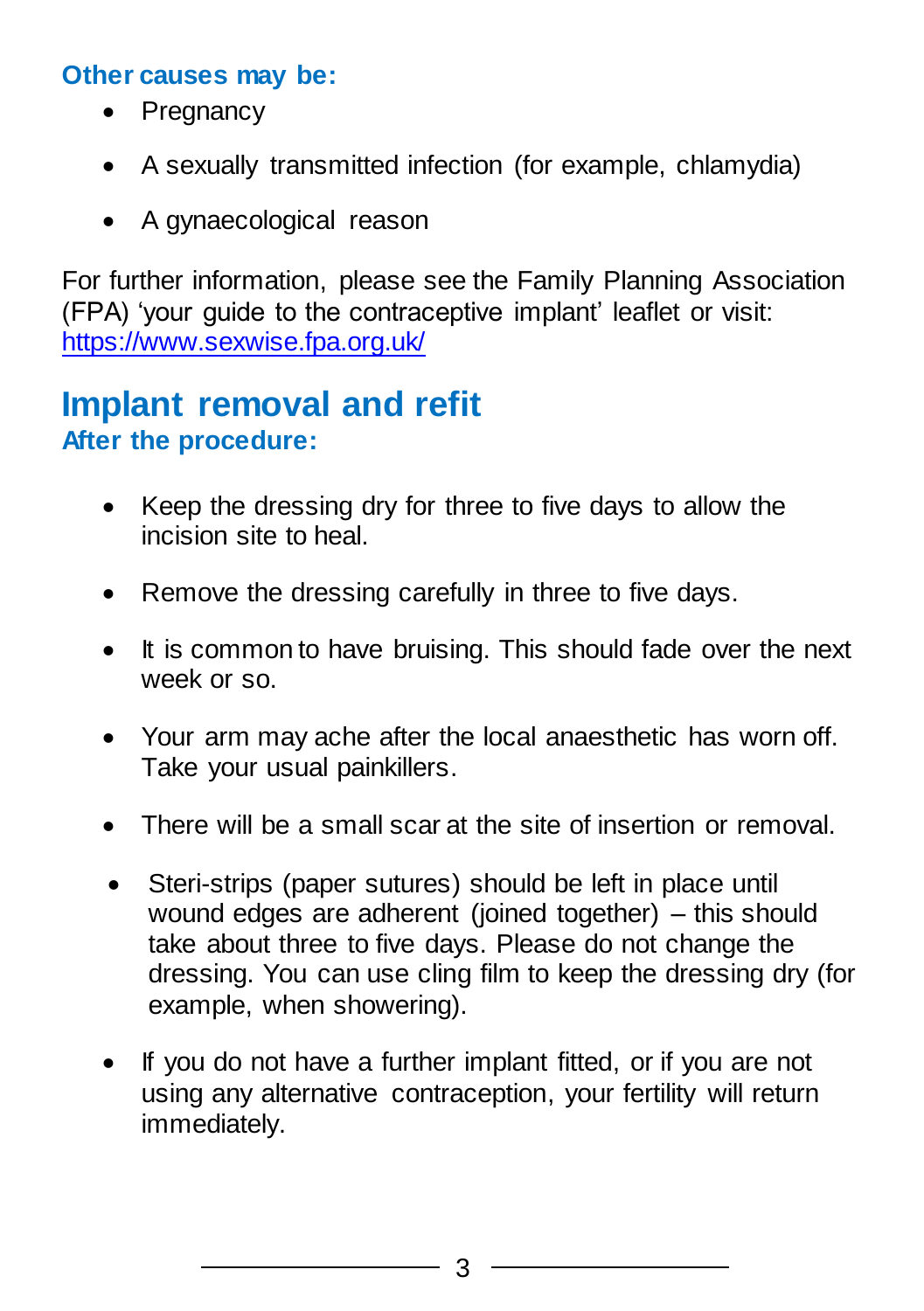- If you do not wish to be pregnant following implant removal, it is recommended that you start another method of contraception as soon as possible.
- It is better to start your chosen contraception before your implant is removed.

## **Contact us**

Contraception and Sexual Health Brierley Hill Health & Social Care Centre First Floor Venture Way Brierley Hill DY5 1RU

Telephone: 01384 321480

[http://www.dgft.nhs.uk/services-and-wards/sexual-health](http://www.dgft.nhs.uk/services-and-wards/sexual-health-community/)[community/](http://www.dgft.nhs.uk/services-and-wards/sexual-health-community/)

## **Patient Advice and Liaison Service (PALS)**

Freephone**:** 0800 073 0510 (9am to 5pm, Monday to Friday) Email: dgft.pals@nhs.net